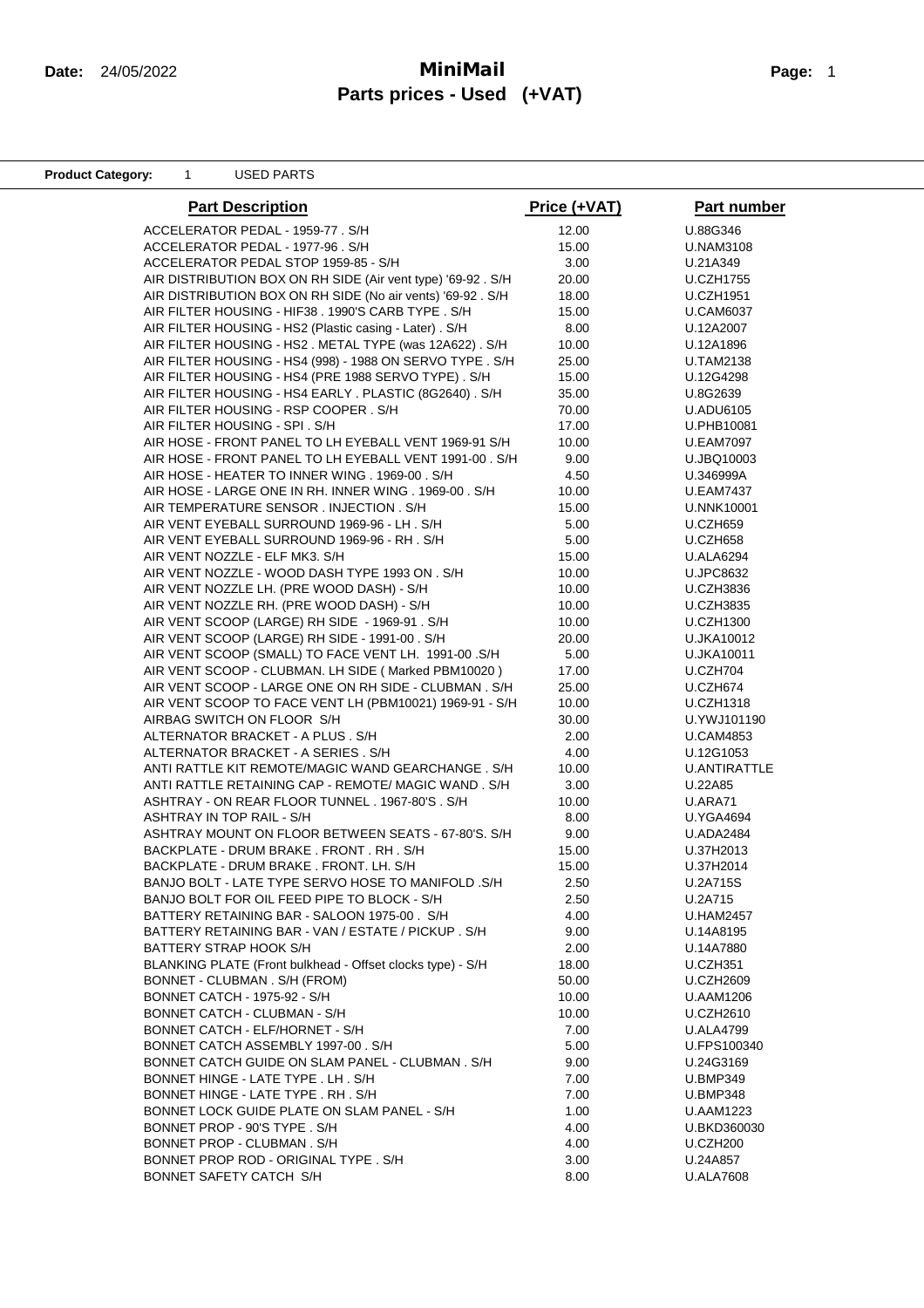| BOOT CHECK CABLE - ORIGINAL EARLY STYLE . S/H                                  | 3.00   | U.14A6740                          |
|--------------------------------------------------------------------------------|--------|------------------------------------|
| BOOT HINGE - PRE 1990'S TYPE. RH. S/H                                          | 6.00   | <b>U.CZH3272</b>                   |
| BOOT HINGE - PRE 1990'S TYPE . LH. S/H                                         | 6.00   | <b>U.CZH3273</b>                   |
| BOOT LOCK MECHANISM - 1959-00 - S/H                                            | 7.00   | U.14A5696                          |
| BRACKET - BONNET PIN TO BONNET. 1959-69. S/H                                   | 7.00   | <b>U.ADH4869</b>                   |
| BRACKET ENGINE SUPPORT - AUTO, S/H                                             | 20.00  | U.22A1274                          |
| BRACKET TO BULKHEAD - BRAKE / HYDRO PIPES . S/H                                | 7.00   | <b>U.ALA6599</b>                   |
| BRAKE BACKPLATE - REAR LH. S/H                                                 | 12.00  | U.21A1060                          |
| BRAKE BACKPLATE - REAR RH. S/H                                                 | 15.00  | U.21A1058                          |
| BRAKE CALIPER - 997 COOPER. LH S/H                                             | 40.00  | U.27H4653                          |
| BRAKE CALIPER - 997 COOPER. RH. S/H                                            | 40.00  | U.27H4652                          |
| BRAKE CALIPER - 998 COOPER. LH. S/H                                            | 40.00  | U.27H4655                          |
| BRAKE MASTER CYLINDER - 1988 ON TYPE, S/H FROM                                 | 5.00   | <b>U.GMC242</b>                    |
| BRAKE PEDAL - 1959-76 . STANDARD MODELS . S/H                                  | 25.00  | U.21A1426                          |
| BRAKE PEDAL - 1977-88 - S/H                                                    | 20.00  | <b>U.NAM3112</b>                   |
| BRAKE PEDAL 1988-00 (SERVO TYPE) - S/H                                         | 25.00  | <b>U.NAM8539</b>                   |
| BRAKE PIPE 3 WAY UNION . S/H                                                   | 1.50   | U.3H2424                           |
| BRAKE SERVO 1989 ON TYPE - FULL KIT. RHD. S/H FROM                             | 40.00  | U.GSM119K                          |
| BRAKE SERVO HOSE 1988 ON TYPE - S/H                                            | 15.00  | <b>U.NAM8568</b>                   |
| BRAKE TEST SWITCH - 1977-00 . S/H                                              | 2.00   | U.YUF101650                        |
| BRAKE UNION 2 WAY - FRONT SUBFRAME (LATER) S/H                                 | 4.00   | U.21A654                           |
| BRAKE UNION ON FRONT SUBFRAME EARLY (90 degree) S/H                            | 7.00   | U.11D5263                          |
|                                                                                |        |                                    |
| BRAKE/ FRONT HUB ASSEMBLIES- ADO16 SLIDING TYPE S/H<br>CAM RETAINING NUT - S/H | 40.00  | U.ADO16.FR.BRAKE<br><b>U.6K629</b> |
|                                                                                | 1.00   |                                    |
| CARBURETTOR - HS2. REFURBED S/H                                                | 50.00  | U.HS2R                             |
| CARBURETTOR - HS2 SINGLE OR TWIN . FOR REBUILD. S/H                            | 20.00  | U.HS2                              |
| CARBURETTOR - HS4 (Early red jet type). REFURBED. S/H                          | 75.00  | U.HS4E                             |
| CARBURETTOR - HS4, WAXSTAT TYPE, FOR REBUILD, S/H                              | 40.00  | U.HS4                              |
| CARBURETTOR - HS4 WAXSTAT TYPE. REFURBISHED USED                               | 80.00  | U.HS4R                             |
| CARBURETTOR - PLATE FOR ACC .CABLE . HS2 (1.25") . S/H                         | 7.00   | U.12A48                            |
| CARBURETTOR - PLATE FOR CABLES - HS4/1.5 INCH S/H                              | 4.00   | U.12G766                           |
| CARBURETTOR ELBOW - HS2 . SINGLE. S/H                                          | 4.00   | U.27H1389                          |
| CARBURETTOR ELBOW - HS2 TWIN. S/H                                              | 15.00  | U.17H8379                          |
| CARBURETTOR ELBOW TO AIR CLEANER - HS4/HIF38. S/H                              | 2.00   | U.12G1812                          |
| CARBURETTOR SPACER - HS2. S/H                                                  | 3.00   | U.1G2623                           |
| CARBURETTOR SPACER BLOCK - HS4. S/H                                            | 7.00   | U.12H1389                          |
| CATALYST S/H                                                                   | 20.00  | U.CAT                              |
| CIRCLIP - DRIVESHAFT OUTER. THICK ONE. S/H                                     | 3.00   | U.17H8597                          |
| CIRCLIP - NOSE BEARING . OUTER CAGE RETAINING S/H                              | 1.50   | U.2A3643                           |
| CIRCLIP - WIDE GROOVE COLETT. S/H                                              | 0.40   | U.2A12                             |
| CLUBMAN ESTATE STAINLESS TRIM - END PART. S/H                                  | 10.00  | U.CLUBTRIM2                        |
| CLUBMAN ESTATE STAINLESS TRIM - STRAIGHT PART. S/H                             | 5.00   | U.CLUBTRIM1                        |
| CLUTCH DIAPRAGM SPRING (22A6) - S/H                                            | 1.50   | U.22A275                           |
| CLUTCH END COVER INSPECTION PLATE 1959-82. S/H                                 | 3.00   | U.2A3635                           |
| CLUTCH PEDAL 1976-00, REFURBED, S/H                                            | 15.00  | <b>U.NAM3116</b>                   |
| CLUTCH PRESSURE PLATE - AP TYPE. S/H                                           | 15.00  | U.22A598                           |
| COIL PACK - 1997 ON . S/H                                                      | 30.00  | U.GCL204                           |
| COIL TO CYLINDER HEAD BRACKET. S/H                                             | 4.50   | U.12G2994                          |
| COIL TO DYNAMO MOUNTING BRACKET. S/H                                           | 7.00   | U.12H51                            |
| CONROD - SET OF 4 - 1275 . A SERIES . S/H                                      | 60.00  | U.12G1506                          |
| CONROD - SET OF 4 - 1275 . A+ . S/H                                            | 100.00 | U.BHM1137                          |
| CONROD SET- PRESS FIT (LATE 1000). S/H                                         | 70.00  | U.12A1997K                         |
| CRANK - 1275 A SERIES . S/H (Ask for details)                                  | 180.00 | U.12G1505                          |
| CRANK 1000 - USED FROM                                                         | 20.00  | U.CRANK1000                        |
| CRANK 1100 - S/H FROM                                                          | 40.00  | U.CRANK1100                        |
| CRANK 1275 - S/H FROM                                                          | 20.00  | U.CRANK1300                        |
| CRANK 850 - USED. FROM                                                         | 20.00  | U.CRANK850                         |
| CRANK PULLEY - A SERIES . 850/1000/1100 . (2A940) S/H                          | 15.00  | <b>U.CAM6323</b>                   |
|                                                                                |        |                                    |
| CRANK PULLEY - A+ . 1000/1100 - S/H                                            | 10.00  | <b>U.CAM6497</b>                   |
| CRANK PULLEY - EARLIER DAMPER TYPE . S/H                                       | 25.00  | <b>U.CAM4929</b>                   |
| CRANK PULLEY - LATER DAMPER TYPE A+ (THINNER). S/H                             | 25.00  | <b>U.AHU1878</b>                   |
| CRANK PULLEY BOLT - A+ - S/H                                                   | 1.50   | <b>U.TAM2019</b>                   |
| CRANK PULLEY BOLT- A SERIES - S/H                                              | 1.50   | <b>U.AEA312</b>                    |
| CROWNWHEEL + PINION 3.1 - S/H                                                  | 70.00  | U.CWP3.1                           |
| CROWNWHEEL + PINION 3.2 - S/H                                                  | 60.00  | U.CWP3.2                           |
| CROWNWHEEL + PINION 3.4 - S/H                                                  | 40.00  | U.CWP3.4                           |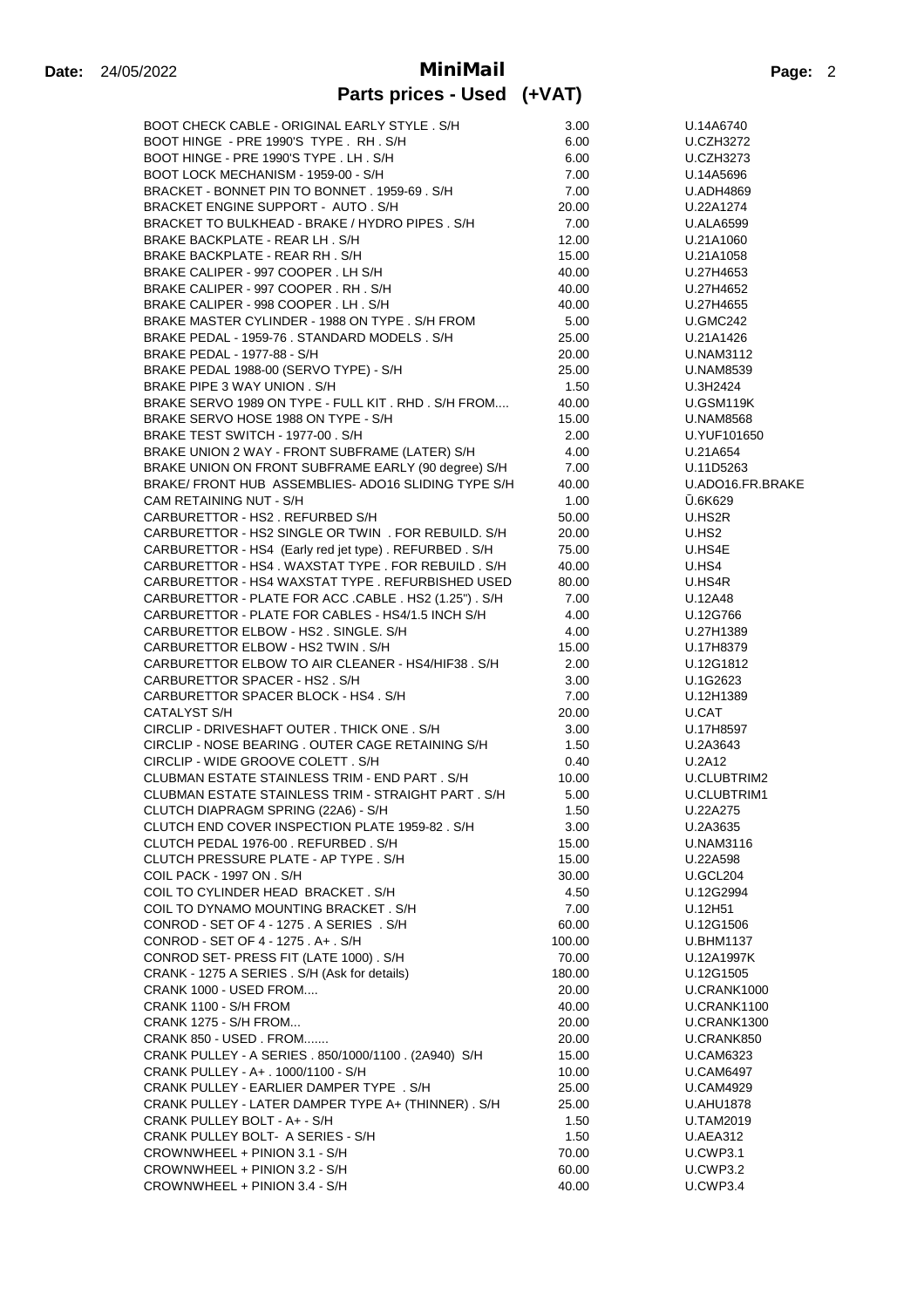# **Date:** 24/05/2022 **MiniMail Page:** <sup>3</sup>

| CROWNWHEEL + PINION 3.65 - S/H                                                                   | 40.00          | U.CWP3.6                             |
|--------------------------------------------------------------------------------------------------|----------------|--------------------------------------|
| CROWNWHEEL + PINION 3.76 - S/H                                                                   | 40.00          | U.CWP3.7                             |
| CROWNWHEEL + PINION 3.9 - S/H                                                                    | 80.00          | U.CWP3.9                             |
| CROWNWHEEL + PINION 4.1 - S/H                                                                    | 75.00          | <b>U.CWP4.1</b>                      |
| CROWNWHEEL + PINION 4.267 - S/H                                                                  | 75.00          | U.CWP4.2                             |
| CROWNWHEEL PINION GEAR -18 TOOTH. A SERIES. S/H                                                  | 10.00          | U.22A413                             |
| CV JOINT - SMALL TYPE - S/H                                                                      | 10.00          | <b>U.GCV1105</b>                     |
| CV JOINT LARGE TYPE S/H                                                                          | 10.00          | <b>U.GCV1013</b>                     |
| CYLINDER BLOCK - 1275 A SERIES S/H. (Ask) FROM                                                   | 100.00         | U.1300A                              |
| CYLINDER BLOCK -1275 A + . S/H (Ask) from                                                        | 50.00          | U.1300AP                             |
| CYLINDER HEAD - 850/998/1100 . S/H . (ASK) FROM                                                  | 35.00          | U.HEAD                               |
| CYLINDER HEAD - MK3 S SPEC. (12G940). S/H( Ask for details )                                     | 90.00          | U.12G1805                            |
| CYLINDER HEAD - MPI TYPE . S/H FROM                                                              | 100.00         | U.LDF105800                          |
| CYLINDER HEAD 12G940B (Early 90's type). S/H. FROM                                               | 90.00          | U.12G940B                            |
| CYLINDER HEAD FOR REBUILD - 1275 TYPE . S/H. FROM                                                | 100.00         | U.12G940                             |
| CYLINDER HEAD STUD - SET (9) . S/H                                                               | 10.00          | U.HEADSTUD                           |
| DEMISTER HOSE 1969-93. S/H                                                                       | 7.50           | <b>U.CZH1753</b>                     |
| DEMISTER HOSE 1994 ON (LARGE BORE) - S/H                                                         | 8.00           | <b>U.JKC10024</b>                    |
| DEMISTER VENT - MK2. PLASTIC TYPE. LH. S/H                                                       | 20.00          | U.24A2181                            |
| DEMISTER VENT 1969-93 S/H<br>DEMISTER VENT 1995 ON (LARGE BORE) - S/H                            | 8.00<br>10.00  | U.CZH624<br><b>U.JKC10025</b>        |
| DEMISTER VENT IN TOP DASH RAIL - S/H                                                             | 4.00           | <b>U.CZH623</b>                      |
| DEMISTER VENT MK1/2 - METAL TYPE . RH . S/H                                                      | 15.00          | U.24A1331                            |
| DIFF HOUSING PART OF GEARBOX - REMOTE TYPE. S/H                                                  | 60.00          | U.DIFF.HSG.REMOT                     |
| DIFF HOUSING PART OF GEARBOX - ROD TYPE, S/H                                                     | 20.00          | <b>U.DIFF.HSG.ROD</b>                |
| DIFF OUTPUT YOKE - RUBBER COUPLING TYPE .S/H                                                     | 10.00          | U.22A374                             |
| DIFF PINION 3.7 A SERIES (17 TOOTH) S/H                                                          | 9.00           | U.22A399                             |
| DIFF SIDE COVER - 1959-74 TYPE (CAST 22A112) - NOT S. S/H                                        | 10.00          | U.88G211                             |
| DIFF SIDE COVER - ROD TYPE. S/H                                                                  | 8.00           | U.CHM85                              |
| DIP SWITCH MK1 - EARLY TYPE. S/H                                                                 | 20.00          | U.13H176                             |
| DIPSTICK - 1000/1100/1300 . PRE 90'S STYLE . S/H                                                 | 5.00           | U.12A1263                            |
| DIPSTICK - 850 . S/H                                                                             | 8.00           | U.12A116                             |
| DIPSTICK - MPI . S/H                                                                             | 18.00          | U.LQM100630                          |
| DIPSTICK TUBE - METAL .S/H                                                                       | 8.00           | U.12A1261                            |
| DISTRIBUTOR - 25D TYPE S/H FROM                                                                  | 10.00          | U.25D                                |
| DISTRIBUTOR - 45D TYPE . S/H FROM                                                                | 15.00          | U.45D                                |
| DISTRIBUTOR - 59D POINTS TYPE . S/H FROM                                                         | 15.00          | U.59D                                |
| DISTRIBUTOR - 65DHT4 ELECTRONIC SPI TYPE . S/H                                                   | 40.00          | U.65DHT4                             |
| DISTRIBUTOR - 65DM4 ELECTRONIC TYPE (CARB). S/H                                                  | 40.00          | U.65DM4                              |
| DISTRIBUTOR CLAMP - 1959-80 (A SERIES) .S/H                                                      | 4.00           | U.501134                             |
| DISTRIBUTOR CLAMP TO BLOCK - A+. LATER TYPE. S/H                                                 | 3.00           | <b>U.TAM1671</b>                     |
| DISTRIBUTOR CLAMP TO BLOCK - A+. EARLIER TYPE. S/H                                               | 2.00           | U.613857A                            |
| DISTRIBUTOR DRIVE SPINDLE - A SERIES . S/H                                                       | 15.00          | U.12G4499                            |
| DISTRIBUTOR DRIVE SPINDLE - A+. S/H                                                              | 15.00          | U.12G3560                            |
| DISTRIBUTOR HOUSING TO BLOCK - A SERIES . S/H                                                    | 8.00           | U.12A1136                            |
| DOOR - MK1/2/VAN ETC. LH. S/H (Ask for details)                                                  | 60.00          | U.14A8307                            |
| DOOR HANDLE - NON LOCKING . 1959-66 EXT. HINGE . S/H **                                          | 0.00           | U.14A6829                            |
| DOOR HANDLE - NON LOCKING .1966 ON (Ext. hinge type) S/H<br>DOOR LOCK (On back of door) LH - S/H | 10.00<br>13.00 | U.24A1833                            |
| DOOR LOCK (On back of door) RH - S/H                                                             | 15.00          | <b>U.CZH3529</b><br><b>U.CZH3528</b> |
| DOOR LOCK + CATCH - MK1/2/VAN/PICKUP . LH . S/H                                                  | 12.00          | U.24A2144                            |
| DOOR LOCK - LH. EARLY MK1. (WITH SAFETY CATCH). S/H                                              | 15.00          | U.14A6883                            |
| DOOR LOCK - MK1/2/VAN/PICKUP . RH . S/H                                                          | 10.00          | U.24A2145                            |
| DOOR LOCK - RH. EARLY MK1. S/H                                                                   | 15.00          | U.14A6884                            |
| DOOR LOCK LEVER SURROUND 1969-96. S/H                                                            | 1.75           | U.CZH611                             |
| DOOR LOCK OPERATING LEVER (Right or Left) - S/H                                                  | 3.00           | U.CZH616/7                           |
| DOOR OPENING BAR (Wind up window type) - LH. S/H                                                 | 7.00           | U.CZH641                             |
| DOOR OPENING BAR (Wind up window type) - RH. S/H                                                 | 7.00           | U.CZH640                             |
| DOOR OPENING HANDLE (Inside) - 69-97 . BLACK . S/H                                               | 2.00           | U.JPC8387PA                          |
| DOOR PULL - PRE 1981 TYPE. S/H                                                                   | 2.50           | U.CZH762                             |
| DOOR PULL END PIECE - PRE 1981 (CHROME) S/H                                                      | 0.75           | <b>U.CZH763</b>                      |
| DOOR PULL HANDLE 1982 ON - S/H                                                                   | 3.00           | U.YXX451                             |
| DOOR STRIKER PLATE (ON PILLAR) S/H                                                               | 3.50           | U.CZH627                             |
| DOOR WIND UP WINDOW GLASS - GREEN TINT. S/H                                                      | 15.00          | <b>U.CZH4007</b>                     |
| DOOR WINDOW WIPER MK3 (Inner) - S/H                                                              | 4.00           | U.EJU10003                           |
| DOWEL - HYDRO REAR STRUT TO DISPLACER. S/H                                                       | 2.00           | U.21A1704                            |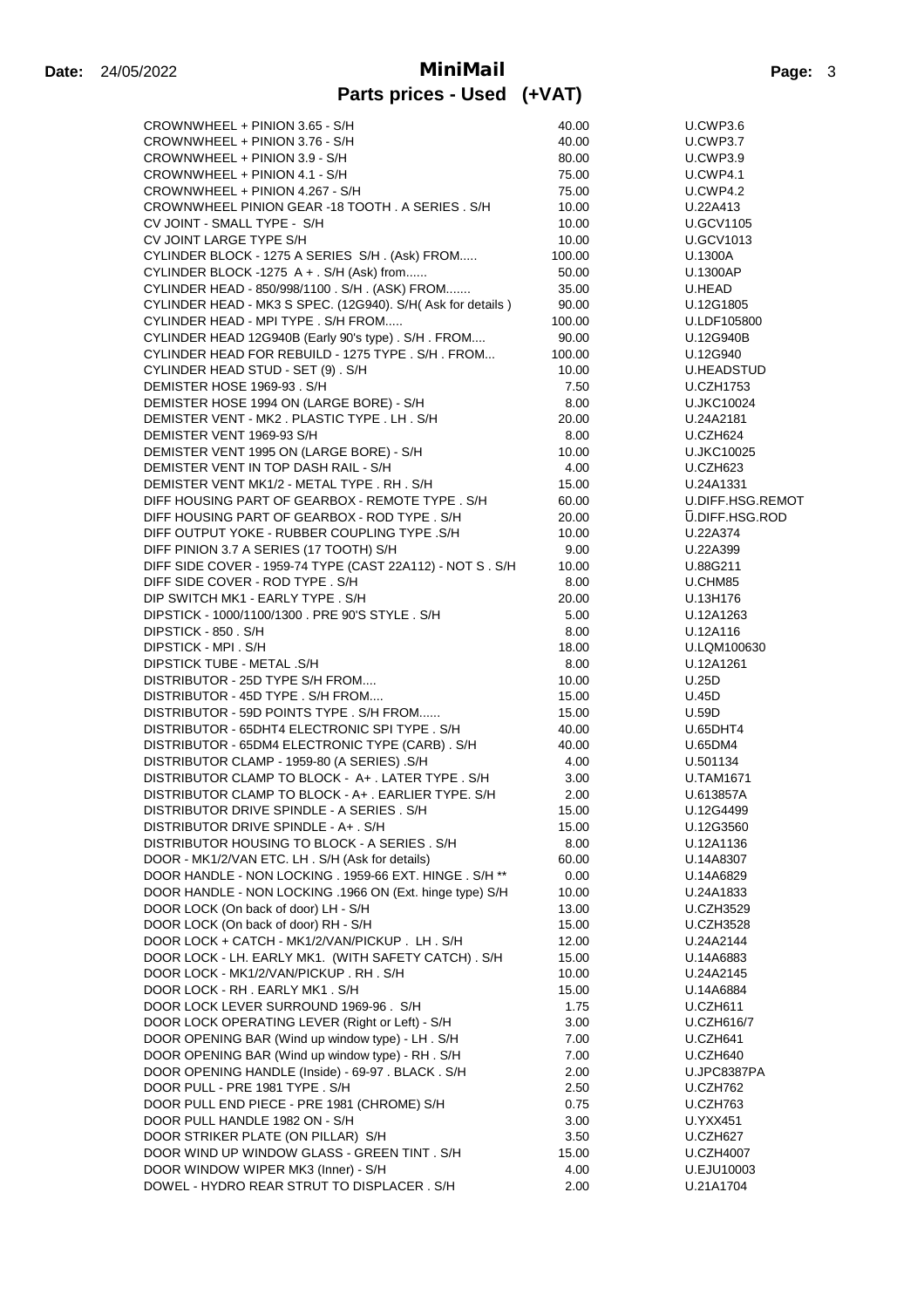| DOWEL - SPEEDO HOUSING TO GEARBOX. S/H                      | 0.85   | U.22A13           |
|-------------------------------------------------------------|--------|-------------------|
| DRAIN PLUG - GEARBOX . S/H                                  | 2.50   | <b>U.DAM7335</b>  |
| DRAIN TAP FOR BLOCK . S/H                                   | 4.00   | U.3H576           |
| DRIVE FLANGE - 12 INCH WHEEL TYPE. S/H                      | 12.00  | U.21A2695         |
| DRIVE FLANGE - DRUM TYPE. S/H                               | 13.00  | U.21A231          |
| DRIVE FLANGE - VENTED TYPE. S/H                             | 20.00  | <b>U.NAM6450F</b> |
| DRIVESHAFT - POT JOINT TYPE . LONG (RH) . S/H               | 12.00  | U.22A1961         |
| DRIVESHAFT - POT JOINT TYPE . SHORT (LH) . S/H              | 23.00  | U.22A1960         |
| DRIVESHAFT - RUBBER COUPLING TYPE . LH. S/H                 | 15.00  | U.21A1761         |
| DRIVESHAFT - RUBBER COUPLING TYPE. RH. S/H                  |        |                   |
|                                                             | 15.00  | U.21A1760         |
| DRIVESHAFT TO RUBBER COUPLING YOKE . S/H                    | 10.00  | U.21A1696         |
| DRIVESHAFT YOKE TO RUBBER COUPLING (Grease nipple type)     | 25.00  | U.2A4360          |
| DRIVESHAFTS - POT JOINT. THIN TYPE. PAIR. S/H               | 30.00  | U.22A1960/1       |
| DUCT - MANIFOLD WARM AIR TO HS4 CARB 1977-92. S/H           | 4.00   | U.12G2366         |
| DUST SHIELD ASSEMBLY - 8.4 INCH DISC TYPE . LH. S/H         | 10.00  | U.21A2614/5       |
| DUST SHIELD ASSEMBLY - 8.4 INCH DISC TYPE. RH. S/H          | 10.00  | U.21A2613/4       |
| DYNAMO ADJUSTING LINK - S/H                                 | 1.75   | U.12H67           |
| DYNAMO ADJUSTING PILLAR - S/H                               | 2.00   | U.2A128           |
| DYNAMO FAN - S/H                                            | 5.00   | U.17D11           |
| DYNAMO MOUNTING BRACKET - S/H                               | 3.00   | U.12A526          |
| DYNAMO PULLEY (3.09" DIAMETER) - S/H                        | 15.00  | U.12A1772         |
| ECU - MPI TYPE . S/H                                        | 75.00  | U.ECU007          |
| ECU SPI TYPE - S/H (Ask for details)                        | 75.00  | U.ECU006          |
| EMISSION VALVE ON TWIN HS2 MANIFOLD . S/H                   |        |                   |
|                                                             | 35.00  | U.13H5191         |
| ENGINE MOUNT BRACKET (Under radiator) - 1969-96. S/H        | 8.00   | U.12A361          |
| ENGINE MOUNT BRACKET (Under radiator) - 850 . 1959-69 . S/H | 8.00   | U.22A30           |
| ENGINE STEADY BAR - 1959-62 3 BUSH TYPE (2A5874). S/H       | 8.00   | U.21A1020         |
| ENGINE STEADY BAR - 1962-91 (Not Auto) . S/H                | 9.00   | U.21A1109         |
| ENGINE STEADY BRACKET TO BLOCK 1970- (Dog leg) - S/H        | 4.00   | U.21A2387         |
| ESTATE REAR SEAT CATCH - 1976 ON TYPE . S/H                 | 4.00   | <b>U.CZH4084</b>  |
| EXHAUST MANIFOLD - INJECTION . S/H                          | 40.00  | <b>U.LKC10090</b> |
| EXHAUST MANIFOLD ROVER COOPER / METRO (HIF44) - S/H         | 20.00  | <b>U.CAM6745</b>  |
| EXPANSION TANK - ROVER COOPER CARB 1990-1. S/H              | 20.00  | U.PCF10060        |
| EXPANSION TANK - SPI (IN INNER WING). S/H                   | 15.00  | U.PCF10097        |
| FAN - COOLING . 16 BLADE METAL TYPE . S/H                   | 20.00  | U.12A404          |
| FAN STIFFENER - METAL FAN TYPE S/H                          | 3.00   | U.2A803           |
| FINGER PULL - ESTATE SLIDING GLASS - LH FRONT. S/H          | 10.00  | U.14A7640         |
| FINGER PULL - ESTATE SLIDING GLASS. RH FRONT. S/H           | 10.00  | U.14A7639         |
| FIXED REAR 1/4 LIGHT GLASS 1969-00 - CLEAR. S/H             | 15.00  | <b>U.CZH1315</b>  |
| FLOAT CHAMBER GROMMET 10/20/30 DEGREE . S/H                 |        | U.FLOATGROMMET    |
|                                                             | 3.00   |                   |
| FLYWHEEL - A SERIES . S/H                                   | 40.00  | U.12G3014         |
| FLYWHEEL END COVER (WOK PLATE) - LATE (No hole). S/H        | 10.00  | <b>U.AHU1106</b>  |
| FLYWHEEL END COVER (WOK PLATE) 1ST TYPE .S/H                | 25.00  | U.88G300          |
| FLYWHEEL END COVER (WOK PLATE) MID AGE (+Hole). S/H         | 15.00  | <b>U.AHU1068</b>  |
| FLYWHEEL HOUSING - 3 SYNC. EARLY (Rib along top) S/H        | 30.00  | U.22A108          |
| FLYWHEEL HOUSING - 3 SYNCRO TYPE (Later style). S/H         | 30.00  | U.22G999          |
| FLYWHEEL HOUSING - A+ 1000. S/H                             | 40.00  | <b>U.DAM6259</b>  |
| FLYWHEEL HOUSING - A+ 1300 CARB. S/H                        | 50.00  | <b>U.DAM6257</b>  |
| FLYWHEEL HOUSING - A+ 1300 INJECTION TYPE 1991-00. S/H      | 50.00  | U.TRD10015        |
| FLYWHEEL LOCATING PLATE A+ - S/H                            | 5.00   | <b>U.DAM5923</b>  |
| FRONT HUB - ORIGINAL 10 INCH DISC BRAKE TYPE. RH. S/H       | 50.00  | <b>U.BTA186</b>   |
| FRONT HUB - ORIGINAL 10 INCH DISC BRAKE TYPE LH. S/H        | 70.00  | <b>U.BTA187</b>   |
| FRONT HUB - RH LATE DISC TYPE - S/H                         | 25.00  | <b>U.FAM2390</b>  |
| FRONT INDICATOR LENS - ORANGE GLASS S/H                     | 2.00   | U.37H5520         |
| FRONT SEATBELT - OE SPEC. 1981-96 TYPE. S/H                 | 18.00  | U.SEATBELT001     |
| FRONT SLIDING DOOR GLASS - S/H                              |        |                   |
|                                                             | 15.00  | U.14A7811         |
| FRONT SUBFRAME - 1959-77 . DRY . MANUAL . S/H               | 150.00 | U.21A2570         |
| FRONT SUBFRAME - 1977-90 S/H                                | 70.00  | U.KGB10022        |
| FRONT SUBFRAME - AUTOMATIC. (ASK FOR DETAILS/ STOCK)        | 0.00   | U.SUBFR.AUTO      |
| FRONT SUBFRAME 1959-76 - DRY. AUTO. S/H                     | 120.00 | U.21A1816         |
| FRONT SUSPENSION TRUMPET 1959-61 (STEEL) - S/H              | 8.00   | U.2A4355          |
| FRONT SUSPENSION TRUMPET 1961-00 (ALLOY) - S/H              | 8.00   | U.21A530          |
| FUEL CUT OFF INERTIA SWITCH - SPI. S/H                      | 9.00   | U.WQT100030       |
| FUEL CUT OFF VALVE ON TANK - 90'S CARS. S/H                 | 9.00   | U.WLV10007        |
| FUEL GAUGE - 1960-64 . SILVER FACE (FG6233/04) . S/H        | 10.00  | <b>U.BCA4465</b>  |
| FUEL GAUGE - 1961-4 (FG6233/05). S/H                        | 15.00  | U.5L199           |
|                                                             |        |                   |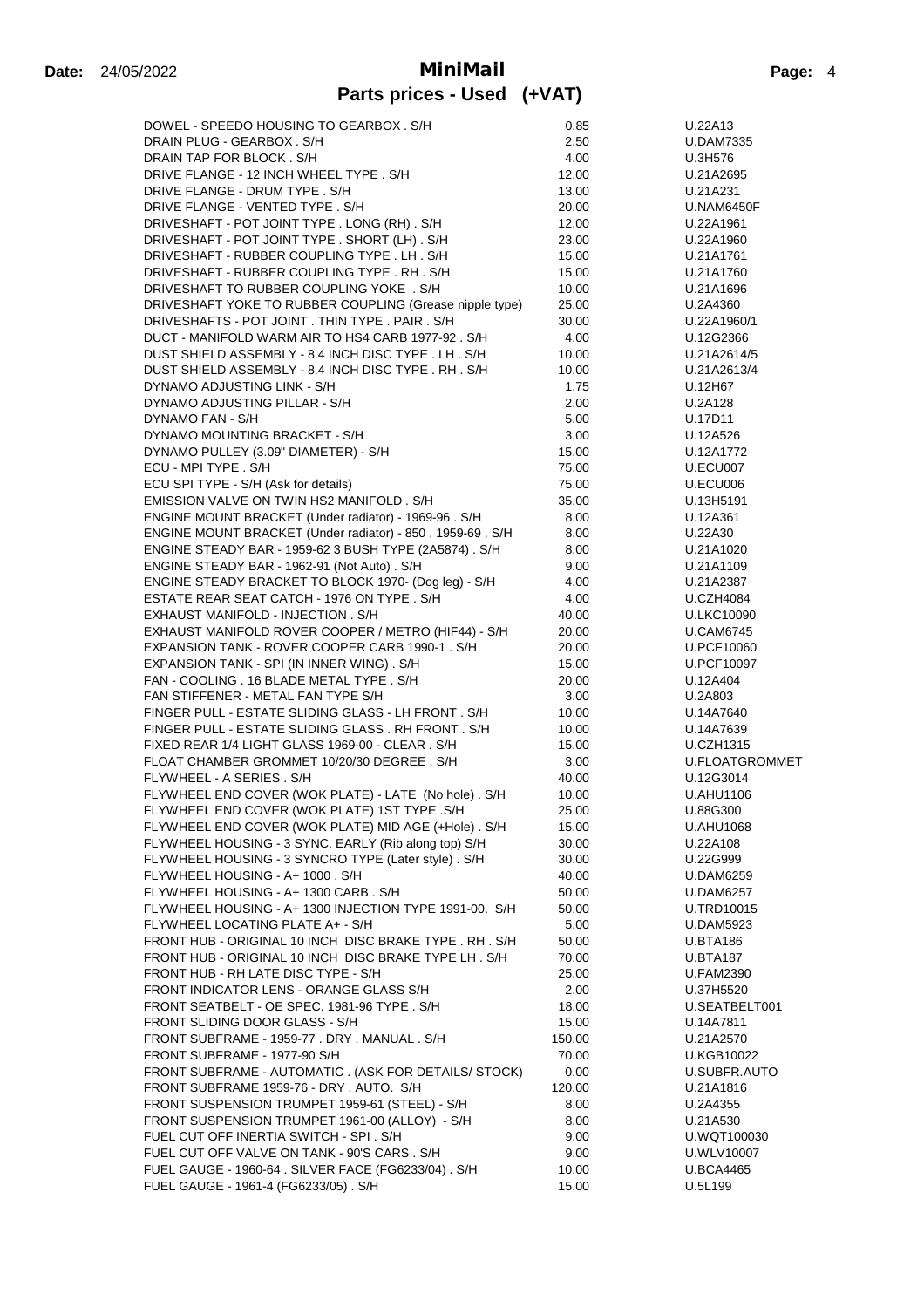| FUEL GAUGE - CENTRE SPEEDO TYPE. 1964-85. S/H                                                                | 12.00          | U.13H2133                     |
|--------------------------------------------------------------------------------------------------------------|----------------|-------------------------------|
| FUEL GAUGE - CREAM FACE 1959ish (FG6233/03). S/H                                                             | 15.00          | U.2A9145                      |
| FUEL PUMP SPACER - NARROW HOLE LATER TYPE . S/H                                                              | 2.00           | U.GUG705603GM                 |
| FUEL PUMP SPACER BLOCK - EARLY WIDER HOLE TYPE. S/H                                                          | 2.00           | <b>U.AUB5012</b>              |
| FUEL TANK - 5.5 GALLON (pre 76 Style). S/H (ARA359)                                                          | 85.00          | <b>U.ARA361</b>               |
| FUEL TANK - 5.5 GALLON . DIAGONAL STRAP TYPE . S/H                                                           | 65.00          | <b>U.ARP1044</b>              |
| FUEL TANK - 7.5 GALLON, SALOON, S/H                                                                          | 85.00          | <b>U.ARP1043</b>              |
| FUEL TANK - SP INJECTION . S/H                                                                               | 40.00          | U.WFE10401                    |
| FUEL TANK STRAP - (DIAGONAL) 7.5 GALLON . S/H                                                                | 6.00           | U.21A2838                     |
| FUSE BOX LINK IN ENGINE BAY - 1997 ON . S/H                                                                  | 15.00          | U.YQX100040                   |
| GAUGES - FUEL + TEMP, NIPPON TYPE, BLACK FACE, S/H                                                           | 15.00          | U.YAD10039                    |
| GEAR - 1ST . 4 SYNCHRO . S/H                                                                                 | 10.00          | U.22G1096                     |
| GEAR - 1ST MOTION - A SERIES WITH 18MM MAINSHAFT. S/H                                                        | 25.00          | U.DAM3092                     |
| GEAR - 2ND . 3 SYNCRO B TYPE (1964-8). S/H                                                                   | 40.00          | U.22A980                      |
| $GEAR - 3RD - A + . S/H$                                                                                     | 15.00          | U.DAM4933                     |
| GEAR - 3RD . 4 SYNCRO A SERIES . S/H                                                                         | 20.00          | U.22G1095                     |
| GEAR - 3RD. A+. ECONOMY TYPE (2 GROOVES). S/H                                                                | 20.00          | <b>U.DAM6241</b>              |
| GEARBOX - 4 SYNC. REMOTE TYPE (22G1338). S/H                                                                 | 400.00         | U.22G1128                     |
| GEARBOX INPUT GEAR - 3 SYNC (1959-68). S/H<br>GEARBOX STEADY BAR RH. FRONT 1275 1991 ON - S/H                | 20.00<br>5.00  | U.2A3545<br>U.KKH10013        |
| GEARBOX STEADY BAR RH. FRONT 998 S/H                                                                         | 4.00           | <b>U.FAM2758</b>              |
| GEARCHANGE ASSEMBLY - AUTOMATIC . S/H                                                                        | 35.00          | U.22A2217                     |
| <b>GEARCHANGE BOTTOM COVER - MAGIC WAND TYPE S/H</b>                                                         | 8.00           | U.22A516                      |
| GEARCHANGE BOTTOM PLATE - ROD CHANGE TYPE, S/H                                                               | 7.00           | U.DAM8621                     |
| GEARCHANGE KNUCKLE - MALE . REMOTE TYPE . S/H                                                                | 9.00           | U.88G224                      |
| <b>GEARCHANGE KNUCKLE FEMALE - REMOTE TYPE S/H</b>                                                           | 10.00          | U.88G223                      |
| GEARCHANGE REMOTE HOUSING - AUSTIN 11/1300. S/H                                                              | 10.00          | U.22G222                      |
| GEARCHANGE SHAFT (diff housing)- MAGIC WAND. 3 SYNC. S/H                                                     | 5.00           | U.88G233                      |
| GEARCHANGE SHAFT - MAGIC WAND 4 SYNC. TYPE . S/H                                                             | 10.00          | U.88G553                      |
| GEARCHANGE SHAFT IN REMOTE HOUSING - 1961-73. S/H                                                            | 20.00          | U.8G713                       |
| GEARCHANGE SHAFT INTO CASING - PRE ROD TYPE . S/H                                                            | 10.00          | U.88G231                      |
| GEARLEVER - 850 3 SYNC TYPE (MAGIC WAND). S/H                                                                | 20.00          | U.88G232                      |
| GEARLEVER - CHROMED. MK1/2 COOPER. S/H (From)                                                                | 40.00          | U.22G1190                     |
| GEARLEVER - REMOTE TYPE (1963-69). BLACK PAINT. S/H                                                          | 35.00          | U.22A1586                     |
| GEARLEVER - ROD CHANGE (1973-00). S/H                                                                        | 25.00          | U.22A1932                     |
| GEARLEVER GAITER - ROD CHANGE . S/H                                                                          | 9.00           | <b>U.CZH4278</b>              |
| GEARLEVER GAITER RETAINER - ROD CHANGE TYPE. S/H                                                             | 2.50           | <b>U.CZH3002</b>              |
| <b>GEARLEVER GAITER RETAINING RING - LATE TYPE, S/H</b>                                                      | 3.00           | U.FJN10003                    |
| GEARLEVER RETAINER - EARLY 850. S/H                                                                          | 5.00           | U.2A3567                      |
| GEARLEVER RETAINER- MAGIC WAND 3 SYNCRO LATER. S/H                                                           | 4.00           | U.22A418                      |
| GEARLEVER RETAINING CUP - ROD CHANGE. S/H                                                                    | 3.00           | U.22G1434                     |
| GEARLEVER RETAINING PLATE - REMOTE TYPE . S/H                                                                | 4.00           | U.22G290                      |
| GLASS - ESTATE SLIDING SIDE . FRONT PART.CLEAR. S/H<br>GLASS - ESTATE SLIDING SIDE - FRONT PART. TINTED. S/H | 20.00          | U.14A7627                     |
| GLASS - ESTATE SLIDING SIDE . FRONT PART . TINTED . S/H                                                      | 15.00          | U.CZH4086                     |
| GLASS - ESTATE SLIDING SIDE . REAR PART . CLEAR . S/H                                                        | 15.00<br>20.00 | <b>U.CZH4085</b><br>U.14A7628 |
| GRILLE - CLUBMAN . S/H (CZH762) . Ask for details                                                            | 30.00          | <b>U.CZH4372</b>              |
| GRILLE - MK1 AUSTIN WAVY TYPE . S/H. FROM                                                                    | 20.00          | U.14A7299                     |
| GRILLE - MK1 MORRIS 850 PRESSED TYPE . S/H FROM                                                              | 20.00          | U.ARA138                      |
| GRILLE - PRESSED STEEL TYPE 1980'S . S/H. FROM                                                               | 20.00          | <b>U.JRC7058</b>              |
| GRILLE END - CLUBMAN. LH. S/H                                                                                | 5.00           | <b>U.CZH3553</b>              |
| GRILLE END - CLUBMAN. RH. S/H                                                                                | 5.00           | <b>U.CZH3552</b>              |
| HANDBOOK - S/H (Ask) . FROM                                                                                  | 2.00           | BOOK-002                      |
| HANDBRAKE CABLE BRACKET TO BACKPLATE - LH. S/H                                                               | 7.00           | U.21A1670                     |
| HANDBRAKE CABLE BRACKET TO BACKPLATE - RH. S/H                                                               | 7.00           | U.21A1669                     |
| HANDBRAKE CABLE JOINER TO LEVER 1977 ON - S/H                                                                | 1.50           | U.FAM628                      |
| HANDBRAKE LEVER WITH CHROME KNOB (EARLY). S/H                                                                | 20.00          | U.21A2681                     |
| HANDBRAKE LEVER - 1976-00. S/H                                                                               | 8.00           | <b>U.NAM6491</b>              |
| HANDBRAKE LEVER - PRE 1977 .TWIN CABLE - S/H                                                                 | 17.00          | <b>U.FAM9060</b>              |
| HEADLINING STICK S/H (State colour of ends)                                                                  | 4.00           | <b>U.HEADSTICK</b>            |
| HEATER - 1983-91 . 5/8 BORE HOSE (BMP362) . S/H                                                              | 45.00          | U.HEAT004                     |
| HEATER - 1983-91 .FOR REBUILD . S/H                                                                          | 25.00          | U.HEAT004A                    |
| HEATER - MK1/2 FRESH AIR TYPE . S/H. FOR REBUILD                                                             | 75.00          | U.HEAT001                     |
| HEATER - MK3. 1969-83. 1/2 BORE. S/H                                                                         | 50.00          | U.HEAT003                     |
| HEATER - MK3 TYPE FOR REBUILD                                                                                | 30.00          | U.HEAT003A                    |
| HEATER HOSE - SPI. THERMOSTAT/ MANIFOLD T PIECE . S/H                                                        | 6.00           | U.PCH10532                    |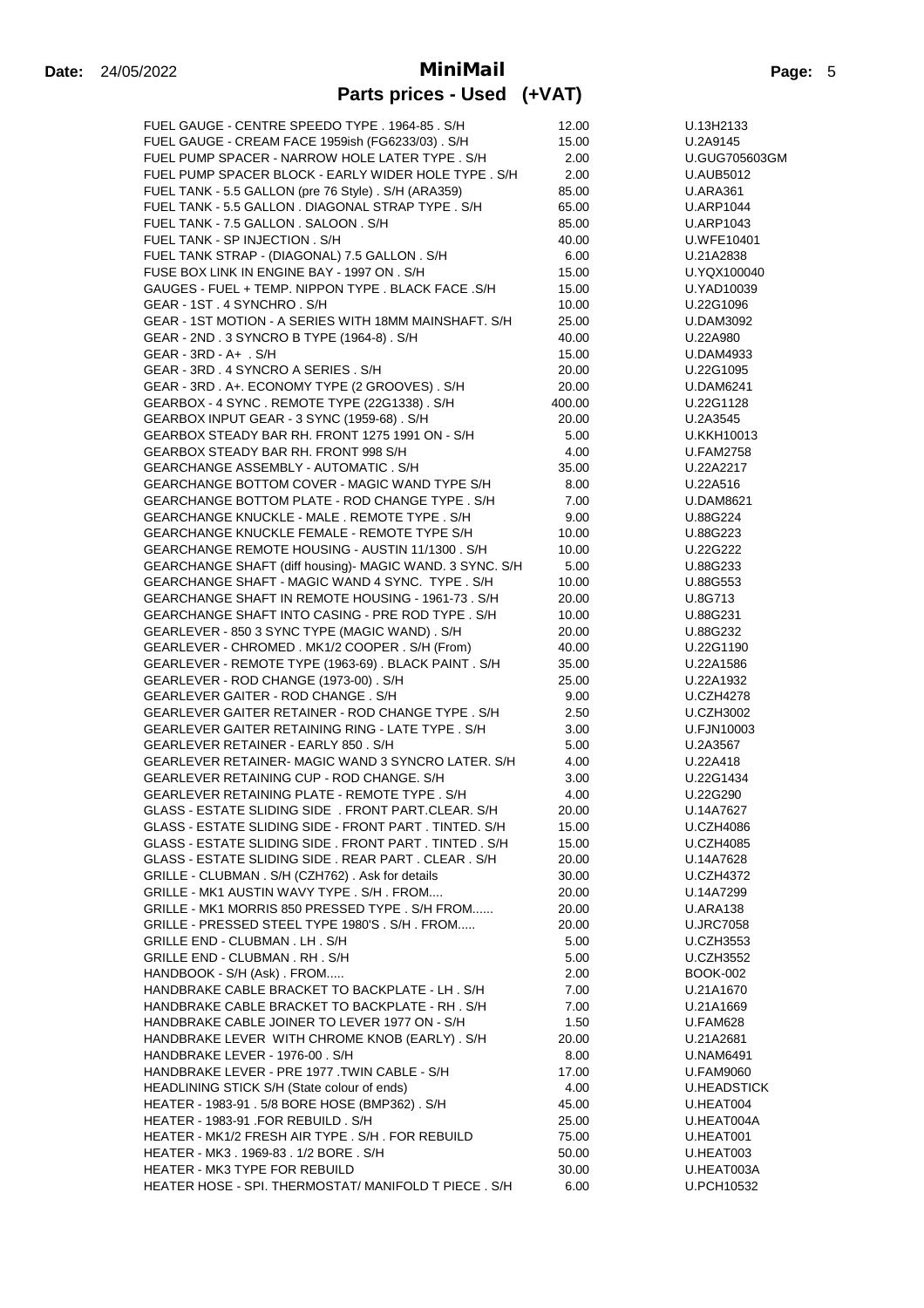| HEATER RHEOSTAT SWITCH (Recirculating Heater Type) S/H  | 25.00  | U.57H5260          |
|---------------------------------------------------------|--------|--------------------|
| HELPER SPRING - HYDROLASTIC. PRE 1966. S/H              | 15.00  | U.21A1566          |
| HELPER SPRING - HYDROLASTIC. REAR. 1966 ON. S/H         | 15.00  | U.21A1806          |
| HIF CARB - BI-METALLIC PART (CUD2399). S/H              | 8.00   | <b>U.WZX1257</b>   |
| HIF44 CARBURETTOR BRACKET PLATE . S/H                   | 8.00   | <b>U.CAM4942</b>   |
| HORN - 70'S TYPE S/H                                    | 15.00  | U.HORN.3           |
| HS4 CARBURRETOR - EARLY RED JET TYPE. REFURBISHED       | 90.00  | U.HS4R.REDJET      |
|                                                         |        |                    |
| HUB - FRONT DRUM TYPE . LH . S/H                        | 20.00  | U.21A372           |
| HUB - FRONT DRUM TYPE RH. S/H                           | 20.00  | U.21A371           |
| HUB CAP WITH HALF MOONS. S/H                            | 10.00  | U.21A462           |
| HYDROLASTIC DISPLACER (NON S TYPE) - S/H                | 125.00 | <b>U.DISPLACER</b> |
| HYDROLASTIC DISPLACER REAR STRUT (9.75") - LATE . S/H   | 9.00   | U.21A1805          |
| HYDROLASTIC DISPLACER REAR STRUT (9.375") EARLY . S/H   | 9.00   | U.21A2276          |
| HYDROLASTIC UNION ADAPTOR - FRONT. S/H                  | 5.00   | U.21A1524          |
| IDLER GEAR - 3 SYNCRO (1959-68). S/H                    | 25.00  | U.22A304           |
| IDLER GEAR - 4 SYNCRO. A SERIES (1968-80) - S/H         | 25.00  | U.22G943           |
|                                                         |        |                    |
| IDLER GEAR - A+ (1980-00). S/H                          | 15.00  | <b>U.DAM2924</b>   |
| IDLER GEAR SHIM - A SERIES . 0.134-5" . S/H             | 7.00   | U.22A1547          |
| IDLER GEAR SHIM - A SERIES .130-1" - S/H                | 5.00   | U.22A1545          |
| IDLER GEAR SHIM - A SERIES .132/3" - S/H                | 5.00   | U.22A1546          |
| IDLER GEAR SHIM A+ . S/H                                | 5.00   | U.DAM48U           |
| IGNITION SWTCH - 1959-63 . FLOOR START TYPE. S/H        | 8.00   | U.13H251           |
| IGNTION SWITCH ASSEMBLY 1962-72 ORIGINAL - S/H          | 9.00   | U.13H337K          |
| INDICATOR SWITCH - 1997-00 . S/H                        | 25.00  | U.XPC100200PMP     |
|                                                         |        |                    |
| INJECTION UNIT - SPI. S/H                               | 100.00 | U.MLB10028         |
| INLET / EXHAUST MANIFOLD - HIF38 . S/H                  | 25.00  | U.12G3538          |
| INLET / EXHAUST MANIFOLD - HS2 (1.25") - S/H            | 20.00  | U.12A1141          |
| INLET / EXHAUST MANIFOLD - HS4 . PLAIN . S/H            | 20.00  | U.12G3279          |
| INLET MANIFOLD - LATE 1275 S (Cast AEG573) . S/H        | 95.00  | <b>U.AEG572</b>    |
| INLET MANIFOLD - MK3 S TYPE . S/H                       | 75.00  | U.12G2463          |
| INLET MANIFOLD - SPI. S/H                               | 45.00  | U.LKB10477         |
| INLET MANIFOLD - TWIN HS2. MG 1100 TYPE                 |        |                    |
|                                                         | 15.00  | U.12G299           |
| INLET/ EXHAUST MANIFOLD HS4 WITH SERVO HOLE - S/H       | 25.00  | U.12G3279S         |
| INNER WIND UP WINDOW WIPER - 1969-76 (1" tall). LH.S/H  | 9.00   | <b>U.ALA5773</b>   |
| INNER WIND UP WINDOW WIPER - 1969-76 (1" tall). RH. S/H | 9.00   | <b>U.ALA5772</b>   |
| INPUT GEAR - A SERIES 4 SYNC. S/H                       | 20.00  | U.22G849           |
| INPUT GEAR - A+ GEARBOX . S/H                           | 15.00  | U.DAM2925          |
| INSTRUMENT COWL MOUNTING PLATE - MK1. S/H               | 18.00  | U.14A9904          |
| INSTRUMENT MOUNTING BRACKET (3 CLOCK - OFFSET). S/H     | 25.00  | <b>U.CZH245</b>    |
| INSTRUMENT POD ASSEMBLY - CLUBMAN 2 CLOCK TYPE S/H      | 25.00  | U.INSTR006         |
| INSTRUMENT POD ASSEMBLY- 2 CLOCK EARLY 80'S TYPE S/H    |        |                    |
|                                                         | 30.00  | U.INSTR007         |
| INTERIOR LAMP - 1984-00, S/H                            | 10.00  | <b>U.AFU4092</b>   |
| INTERIOR MIRROR - DIPPING - S/H                         | 20.00  | <b>U.CZH4000</b>   |
| INTERIOR MIRROR - NON DIPPING. S/H                      | 12.00  | <b>U.CZH4130</b>   |
| INTERIOR MIRROR - OE STICK ON TYPE (NON MINI). S/H      | 8.00   | U.CTB100060        |
| INTERIOR MIRROR MOUNTING BRACKET - PRE 1964 .S/H        | 15.00  | U.14A7036          |
| JACK - SALOON . S/H                                     | 15.00  | U.CHM64            |
| JOURNAL - 1ST GEAR - ALL 4 SYNC. GEARBOXES. S/H         | 5.00   | U.22G837           |
| KNUCKLE FOR REMOTE GEARLEVER TO SHAFT - S/H             | 8.00   | U.22A267           |
|                                                         |        |                    |
| LAYGEAR 1979-82 - A SERIES MARKINGS . S/H               | 15.00  | U.DAM3169          |
| LAYGEAR 1982-00 - A+ (Groove around teeth). S/H         | 20.00  | U.DAM4931          |
| LAYSHAFT - A+ TYPE. S/H                                 | 20.00  | <b>U.DAM3187</b>   |
| LENS - FRONT SIDE/INDICATOR CLUBMAN. S/H                | 5.00   | <b>U.BAU1796</b>   |
| LEVER BELLCRANK - REMOTE GEARBOX . S/H                  | 10.00  | U.22G79            |
| LOCKING PLATE FOR LAYSHAFT - 4 SYNC. S/H                | 2.00   | U.2A3581           |
| LOWER ARM PIN . S/H                                     | 4.00   | U.2A4362           |
| LOWER CHANNEL CHROME SUPPORT - ORIGINAL . S/H           | 20.00  | U.24A1304          |
|                                                         |        |                    |
| LOWER RADIATOR BRACKET - SINGLE PIECE COWL . S/H        | 3.00   | U.12A2153          |
| LOWER RADIATOR BRACKET CLUBMAN (1 PIECE COWL) S/H       | 6.00   | <b>U.CAM4757</b>   |
| LOWER RADIATOR COWLING -2 piece type.Not Cooper/S. S/H  | 20.00  | U.ARA2769          |
| MAINS BOLT - SMALL BORE ENGINE - S/H                    | 1.50   | U.12A1910          |
| MAINSHAFT - 3 SYNCRO. B TYPE GEARS. S/H                 | 30.00  | U.22G392           |
| MAINSHAFT - 4 SYNCRO GEARBOX. PRE A+. S/H               | 50.00  | U.22G833           |
| MAINSHAFT - A+ WITH 18MM NOSE - S/H                     | 30.00  | U.DAM7484          |
| MAINSHAFT PINION NUT - A SERIES. S/H                    | 1.50   | U.22G48            |
|                                                         |        |                    |
| MAINSHAFT PINION NUT - A+ . S/H                         | 1.00   | <b>U.DAM7485</b>   |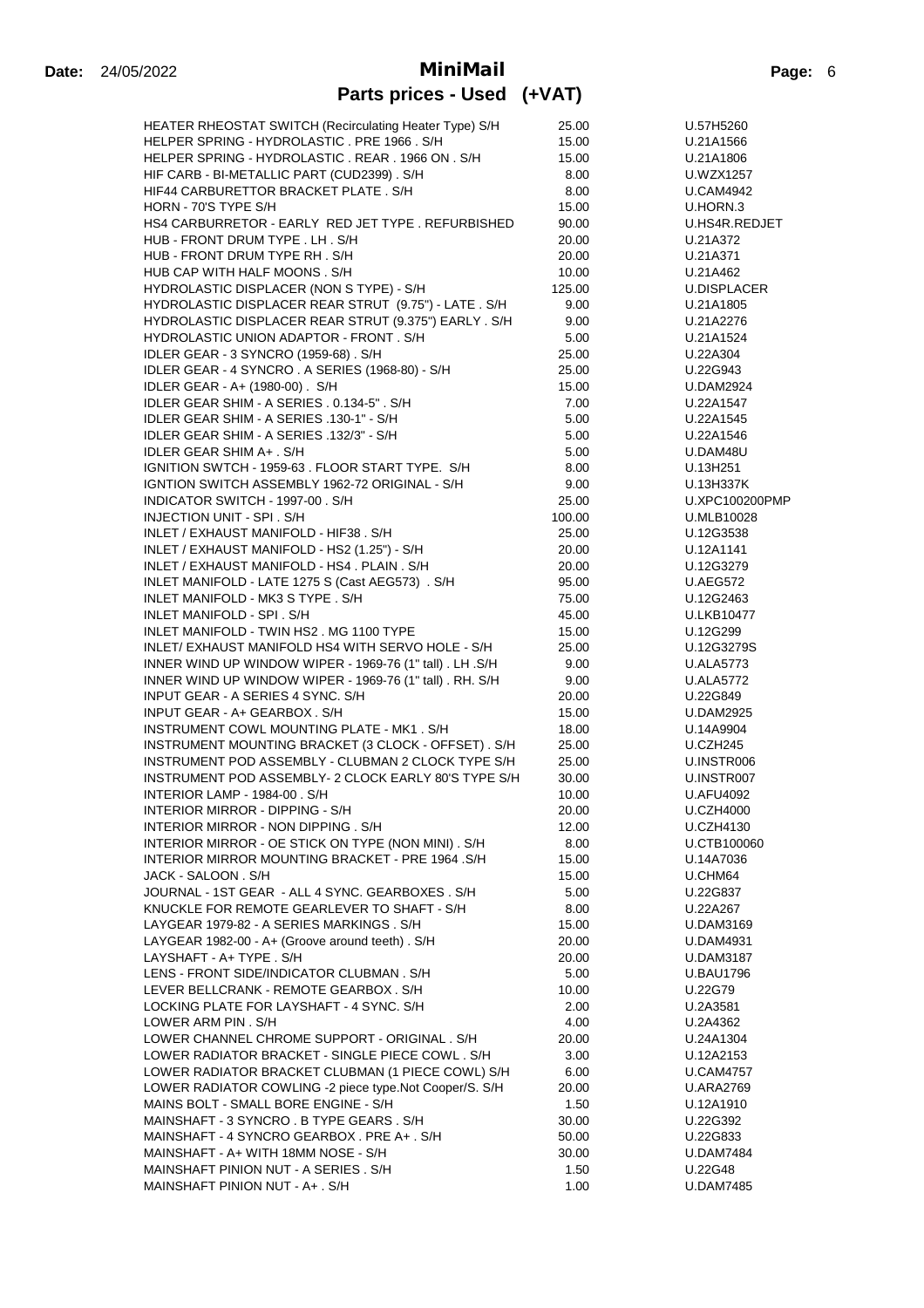| MORRIS MINOR HALF SHAFT (EACH) - S/H                                                   | 8.50          | U.MINOR1                   |
|----------------------------------------------------------------------------------------|---------------|----------------------------|
| NEEDLE ROLLER BEARING - 2ND/3RD GEAR. S/H                                              | 5.00          | <b>U.AAU1816</b>           |
| NUMBER PLATE LAMP ASSEMBLY - SALOON . 1969-97 . S/H                                    | 8.00          | U.13H6900                  |
| NUT - CONICAL LOCKNUT STEERING COLUMN BOLT. S/H                                        | 2.00          | U.21H295                   |
| NUT - GEARBOX FIRST MOTION SHAFT S/H                                                   | 1.25          | U.2A3548                   |
| OIL COOLER + ADAPTOR PIPE - MG METRO / ERA TYPE, S/H                                   | 15.00         | U.MODINE                   |
| OIL FILTER ASSEMBLY - PAPER TYPE . S/H                                                 | 12.00         | U.12A1726                  |
| OIL FILTER HEAD - MG METRO (Early style +Spin on filter) S/H                           | 17.00         | <b>U.TAM1093</b>           |
| OIL FILTER HEAD - SPIN ON TYPE. S/H                                                    | 8.00          | <b>U.TAM2097</b>           |
| OIL GAUGE PIPE - GAUGE TO HOSE PART. S/H                                               | 5.00          | U.21A804                   |
| OIL GAUGE PIPE ADAPTOR TO BLOCK - OE TYPE. S/H                                         | 3.00          | <b>U.CAM6431</b>           |
| OIL PIPE - BLOCK TO FILTER HEAD - PRE 1992 TYPE . S/H                                  | 8.00          | <b>U.TAM2106</b>           |
| OIL PIPE - BLOCK TO FILTER HEAD. EARLY 60'S. S/H<br>OIL PRESSURE GAUGE - 1968-80 . S/H | 8.00<br>15.00 | U.2A712<br>U.13H4459       |
| OIL PRESSURE GAUGE - MK1. S/H                                                          | 40.00         | U.5L200                    |
| OIL THROWER PLATE IN TIMING COVER - S/H                                                | 0.50          | U.12A1148                  |
| OUTPUT SHAFT - DIFF. RUBBER COUPLING TYPE. S/H                                         | 9.00          | U.22A373                   |
| OUTPUT SHAFT - DIFFERENTIAL . POT JOINT TYPE . S/H                                     | 8.00          | <b>U.DAM3114</b>           |
| PARTS MANUAL - S/H (Ask) FROM                                                          | 5.00          | <b>BOOK-003</b>            |
| PEDAL BOX (no pedals) - 1959 - 76. S/H                                                 | 40.00         | U.21A2467                  |
| PEDAL BOX - No pedals . (NAM8670) 1976-97 . S/H                                        | 35.00         | U.SKU10043                 |
| PEDAL BOX - No pedals . MPI TYPE . 1996-00 . S/H                                       | 35.00         | U.SKU101220                |
| PEDAL BOX SHAFT - PRE 1988 SERVO TYPE . S/H                                            | 15.00         | U.2A5880                   |
| PEDAL RETURN SPRING - 1959-88. S/H                                                     | 3.00          | U.2A5652                   |
| PINION GEAR - 3.65/3.7 FINAL DRIVE A+ TYPE . S/H                                       | 15.00         | <b>U.DAM4131</b>           |
| PRIMARY GEAR - 1000 A+ . S/H                                                           | 20.00         | <b>U.DAM8888</b>           |
| PRIMARY GEAR - 1300 . A SERIES . S/H                                                   | 70.00         | U.22G1053                  |
| PRIMARY GEAR - 1300 A+ . S/H                                                           | 50.00         | <b>U.DAM8890</b>           |
| PRIMARY GEAR - 1300 A+ ECONOMY TYPE (30 TEETH) S/H                                     | 40.00         | <b>U.DAM9373</b>           |
| PRIMARY GEAR - 850/1000 . A SERIES . S/H                                               | 15.00         | U.22A1493                  |
| PRIMARY GEAR - SMALL TAIL 850 TYPE. S/H                                                | 40.00         | U.8G766                    |
| PRIMARY GEAR BACKING RING - S/H                                                        | 4.00          | U.88G549                   |
| PRIMARY GEAR PLASTIC OIL SEAL PROTECTOR (PINK) - S/H                                   | 1.25          | <b>U.DAM2821</b>           |
| PRIMARY GEAR SHIM - 850-1100 . 0.110-112" . S/H                                        | 3.00          | U.22A321                   |
| PRIMARY GEAR SHIM - 850-1100 . 0.112-.114" . S/H                                       | 3.00          | U.22A322                   |
| PRIMARY GEAR SHIM - 850-1100 . 0.116-118" . S/H                                        | 3.00          | U.22A324                   |
| PRIMARY GEAR SHIM 1300 - 0.114"-0.116" . S/H                                           | 8.00          | <b>U.DAM6486</b>           |
| PRIMARY GEAR THRUST WASHER - 1300 - 0.112"-0.114" . S/H                                | 5.00          | <b>U.DAM6490</b>           |
| PURGE VALVE - MPI . S/H<br>PUSHROD - 850 / 1000 / 1100 . S/H                           | 10.00<br>1.00 | <b>U.AUU1503</b><br>U.2A14 |
| RADIATOR - 1966 ON (Coventry Radiators) FOR REBUILD.S/H                                | 30.00         | <b>U.ARA2064</b>           |
| RADIATOR - PRE 1966 STYLE . FOR REBUILD . S/H                                          | 50.00         | <b>U.ARA1573</b>           |
| RADIATOR BRACKET - UPPER . 850-1000-1100 - S/H                                         | 3.00          | <b>U.CAM4619</b>           |
| RADIATOR COWL - ONE PIECE. (PGK10034) S/H                                              | 20.00         | <b>U.ARP1174</b>           |
| RADIATOR ELECTRIC FAN - 1991-2 TYPE . S/H                                              | 50.00         | U.PGG10046                 |
| RADIATOR ELECTRIC FAN 1992-7 TYPE - S/H                                                | 45.00         | U.PGG10058                 |
| RADIATOR MOUNTING BLOCK - ALLOY . S/H                                                  | 4.00          | U.12G1318                  |
| RADIUS ARM BRACKET - RH. - S/H                                                         | 4.00          | U.21A195                   |
| REAR DASH METAL TRIM - S/H                                                             | 15.00         | U.14A8009                  |
| REAR HUB - CAST PART ONLY . S/H                                                        | 5.00          | U.21A2023                  |
| REAR HUB WITH BEARINGS AND GREASE CAP. S/H                                             | 12.00         | U.21A1277                  |
| REAR LAMP - VAN / ESTATE . S/H                                                         | 25.00         | U.13H6436                  |
| REAR LENS - VAN / ESTATE . ORANGE . S/H                                                | 4.00          | U.37H4964                  |
| REAR LENS - VAN / ESTATE, RED, S/H                                                     | 3.00          | U.37H4963                  |
| REAR QUARTER LIGHT WINDOW - CLEAR (Left or right). S/H                                 | 25.00         | U.CZH3522/3                |
| REAR QUARTER LIGHT WINDOW - TINTED . 1971-00 . RH . S/H                                | 25.00         | U.CZH4010                  |
| REAR QUARTER LIGHT WINDOW - TINTED . 1971-00. LH. S/H                                  | 25.00         | <b>U.CZH4011</b>           |
| REAR QUARTERLIGHT GLASS - TINTED . S/H                                                 | 20.00         | U.CPB101380                |
| REAR RADIUS ARM GREASE TUBE - METAL. S/H                                               | 4.00          | U.21A396                   |
| REAR SLIDING DOOR GLASS . S/H                                                          | 15.00         | U.14A7810                  |
| REAR SUBFRAME FRONT MOUNTING TRUNNION 1977-00 S/H                                      | 7.00          | U.21A2558                  |
| REAR SUBFRAME MOUNTING TRUNNION (Stepped) S/H                                          | 7.00          | U.2A5819                   |
| REAR SUSPENSION STRUT (Van + late saloon) . S/H                                        | 18.00         | U.21A1684                  |
| REAR SUSPENSION STRUT - 1961-84 SALOON . S/H                                           | 20.00         | U.21A1683                  |
| REAR SUSPENSION TRUMPET (STEEL) 1959-61- SALOON. S/H                                   | 10.00         | U.2A7375                   |
| REAR SUSPENSION TRUMPET COOPER (ALLOY) - S/H                                           | 15.00         | U.21A1031                  |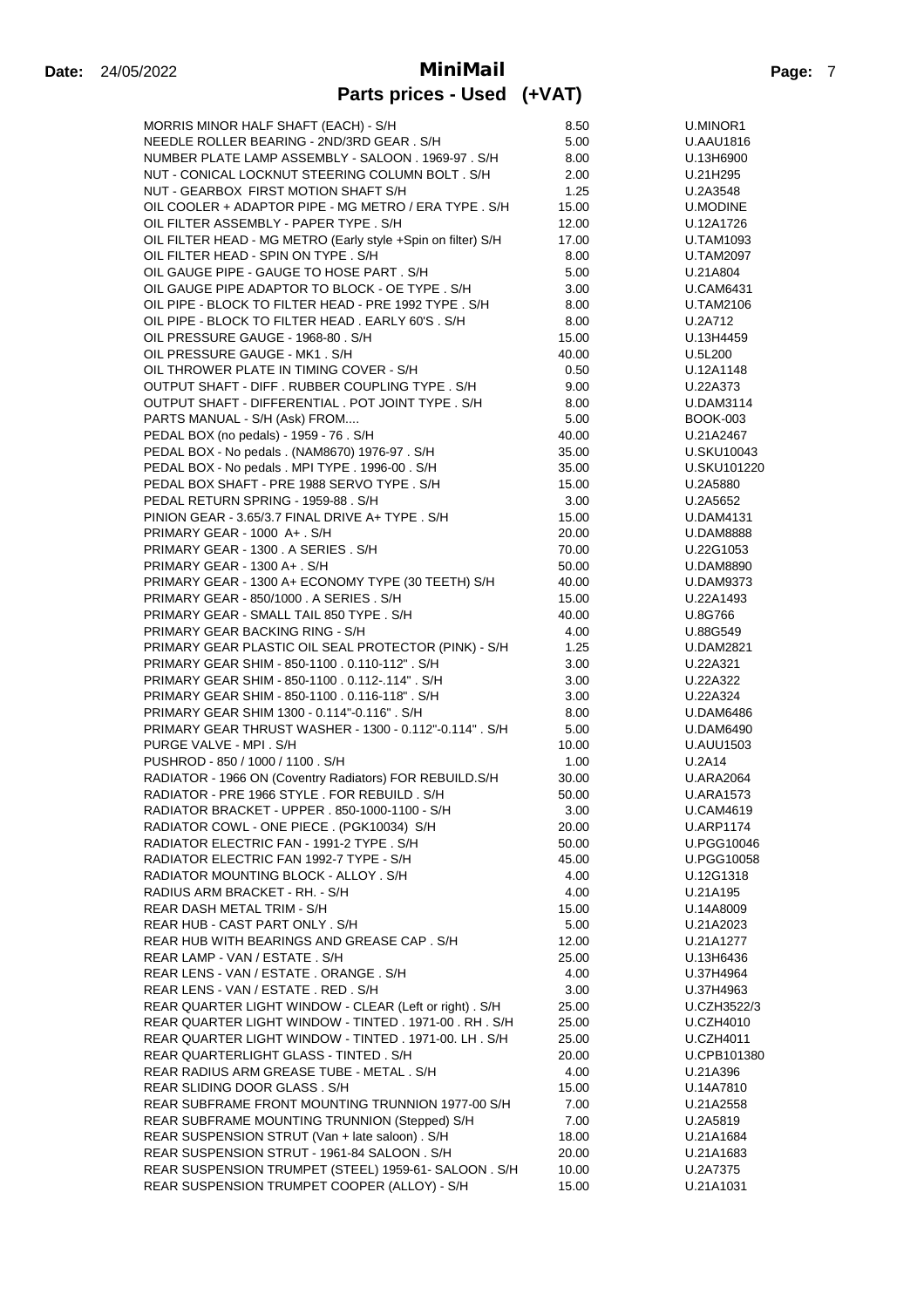| REAR SUSPENSION TRUMPET(STEEL)1959-61(Van/Estate) S/H                                              | 10.00          | U.21A138                     |
|----------------------------------------------------------------------------------------------------|----------------|------------------------------|
| REAR WINDOW - MK1. S/H                                                                             | 40.00          | U.14A7056                    |
| RELAY MODULE - MPI . S/H                                                                           | 20.00          | U.YWB100970                  |
| RELAY MODULE - SPI. S/H                                                                            | 60.00          | U.YWB10022                   |
| REMOTE CHANGE SHAFT THOUGH CASING - REFURBED S/H                                                   | 25.00          | U.22A253R                    |
| REMOTE GEARCHANGE ASSEMBLY (Less lever) S/H                                                        | 60.00          | U.22A250K                    |
| REMOTE GEARCHANGE HOUSING. S/H                                                                     | 20.00          | U.22A250                     |
| REMOTE GEARCHANGE MOUNT ADAPTOR - ADO16. S/H                                                       | 10.00          | U.22G245                     |
| REMOTE GEARCHANGE SHAFT - EARLY DIFF. HOUSING . S/H                                                | 18.00          | U.22A253                     |
| RETAINER GEARLEVER BOOT 850 S/H                                                                    | 4.00           | U.14A6861                    |
| RETAINING BRACKET - DISPLACER TO FR. SUBFRAME S/H                                                  | 4.00           | U.21A1687                    |
| REVERSE DETENT PUNGER KIT-REMOTE G/BOX TYPE, S/H                                                   | 15.00          | U.22A149K                    |
| REVERSE IDLER GEAR - 3 SYNCRO. A TYPE GEARS. S/H                                                   | 10.00          | U.22A377                     |
| REVERSE IDLER GEAR - ROD CHANGE (Was 22G1852). S/H                                                 | 10.00          | U.TUB10020                   |
| ROCKER ASSEMBLY - PRESSED STEEL . S/H                                                              | 12.00          | <b>U.RSA001</b>              |
| ROCKER ASSEMBLY - SINTERED. S/H                                                                    | 7.00           | <b>U.RSA003</b>              |
| ROCKER COVER - EARLY TYPE WITH BREATHER. S/H                                                       | 18.00          | U.12A1196                    |
| ROCKER COVER - MG METRO TYPE . S/H FROM                                                            | 15.00          | <b>U.CAM6822</b>             |
| ROCKER COVER - PLAIN TYPE. S/H<br>ROD CHANGE HOUSING ONLY (42H1194) - S/H                          | 9.00           | <b>U.LDR10074</b>            |
| ROD CHANGE REAR MOUNTING BRACKET - S/H                                                             | 25.00          | U.DAM3670<br>U.22G2026       |
| ROD CHANGE SLEEVE TO GEARBOX S/H                                                                   | 4.00<br>4.50   | U.42H1116                    |
| ROD GEARCHANGE ASSEMBLY (Less lever) -1300 .1991-00 .S/H                                           | 40.00          | U.ROD2                       |
| ROD GEARCHANGE ASSEMBLY (Less lever) 1974-92 .S/H                                                  | 45.00          | U.ROD1                       |
| <b>RUBBER CONE SPRING - S/H</b>                                                                    | 12.00          | <b>U.FAM3968</b>             |
| <b>RUBBER COUPLING - S/H</b>                                                                       | 10.00          | <b>U.GCD101</b>              |
| SEALED BEAM - LUCAS ORIGINAL - S/H                                                                 | 18.00          | U.13H3471L                   |
| SEALED BEAM LIGHT UNIT - NO PILOT LIGHT . S/H                                                      | 7.00           | U.13H3471                    |
| SEALED BEAM LIGHT UNIT - PILOT LIGHT TYPE . S/H                                                    | 6.00           | U.13H3471A                   |
| SEAT - FRONT. EARLY TYPE 1963-72. S/H. (ASK) FROM                                                  | 35.00          | <b>U.SEAT.001</b>            |
| SEAT - REAR ESTATE . BACKREST AND BASE . S/H. (ASK)                                                | 50.00          | U.SEAT.ESTATE                |
| SEAT BELT - REAR . INERTIA TYPE 1997-00 . BEIGE. S/H                                               | 30.00          | U.SEATBELT006                |
| SEAT BELT STALK OE KANGOL - 1972-81. S/H                                                           | 20.00          | U.SEATBELT004                |
| SEAT BELT STALK OE KANGOL - 1981-96 - S/H                                                          | 20.00          | U.SEATBELT005                |
| SEAT BELT STATIC - REAR . OE . MK4 . S/H                                                           | 12.00          | U.SEATBELT002                |
| SEAT FRAME - 1977-93 RECLINING TYPE. S/H                                                           | 20.00          | U.SEAT004                    |
| SEAT LOCKDOWN BAR ON FLOOR - S/H                                                                   | 7.00           | <b>U.HFU1000</b>             |
| SEAT RECLINER HANDLE MK1/2, S/H                                                                    | 8.00           | U.24B4057                    |
| SEAT RECLINING HANDLE + KNOB - 1977-92. S/H                                                        | 8.00           | <b>U.JRC4058</b>             |
| SEAT TO CROSSMEMBER BRACKET - SINGLE HOLE TYPE .S/H                                                | 9.00           | U.24A1137                    |
| SEAT TO CROSSMEMBER BRACKET S/H                                                                    | 3.50           | U.24A1495                    |
| SEATBELT - KANGOL DOUBLE BIT ON TUNNEL (Early 70's) S/H                                            | 25.00          | U.SEATBELT007                |
| SEATBELT FRONT AIRBAG TYPE S/H                                                                     | 40.00          | U.SEATBELT003                |
| SELECTOR FORK - 1ST/2ND. ROD CHANGE. S/H (TSP100390)                                               | 20.00          | <b>U.DAM7425</b>             |
| SELECTOR FORK - 3RD/4TH . ROD CHANGE . S/H                                                         | 10.00          | <b>U.DAM7426</b>             |
| SELECTOR ROD DETENT KIT - REMOTE GEARBOX . S/H                                                     | 15.00          | U.22A387K                    |
| SERVO 1989-00 TYPE - S/H                                                                           | 25.00          | <b>U.GSM119</b>              |
| SERVO BRACKET - REAR . 1275GT . S/H                                                                | 15.00          | U.21A2239                    |
| SERVO HOSE TO MANIFOLD - MPI. S/H                                                                  | 15.00          | U.SQB102450                  |
| SERVO MOUNTING BRACKET + PIVOT ASSEMBLY 1988-00. S/H<br>SERVO MOUNTING BRACKET - 1988 ON TYPE, S/H | 40.00          | <b>U.SKU10034K</b>           |
| SHAFT - 1ST MOTION - A+ (17 TEETH). S/H                                                            | 20.00          | <b>U.SKU10034</b>            |
| SHAFT - 1ST MOTION . 3 SYNC. A TYPE GEARS . 19 Tooth S/H                                           | 15.00<br>20.00 | <b>U.DAM4930</b><br>U.22A588 |
| SHAFT - 1ST MOTION . 3 SYNCRO . B TYPE GEARS . S/H                                                 | 40.00          | U.22A979                     |
| SLIDER SUPPORT - BONNET CATCH, 1959-75, S/H                                                        | 4.00           | U.ADH456                     |
| SLIDING WINDOW CATCH SEAL TO GLASS - S/H                                                           | 1.40           | U.24A1198                    |
| SOLENOID BRACKET - EARLY TYPE . NOT S . S/H                                                        | 3.00           | U.12A369                     |
| SPACER - FRONT HUB OIL SEAL. BALL BEARING TYPE. S/H                                                | 1.50           | U.2A4361                     |
| SPACER - SHOCK ABSORBER TO UPPER ARM. S/H                                                          | 0.75           | U.21A2694                    |
| SPACER FOR GEARCHANGE - REMOTE .S/H                                                                | 5.00           | U.88G228                     |
| SPEEDO CABLE ADAPTOR HOUSING TO GEARBOX - S/H                                                      | 3.00           | <b>U.DAM8488</b>             |
| SPEEDO DRIVE END COVER OF GEARBOX - S/H                                                            | 15.00          | <b>U.DAM5219</b>             |
| SPEEDO DRIVE GEAR - PINION 15 TOOTH (LATE TYPE). S/H                                               | 15.00          | U.TXD10004                   |
| SPEEDO DRIVE GEAR - PINION 17 TOOTH. S/H                                                           | 12.50          | U.22A1881                    |
| SPEEDO DRIVE GEAR - PINION 18 TOOTH (LATE TYPE). S/H                                               | 15.00          | U.TXD10006                   |
| SPEEDO DRIVE GEAR - SPINDLE 6 TOOTH. S/H                                                           | 10.00          | U.2A3720                     |
|                                                                                                    |                |                              |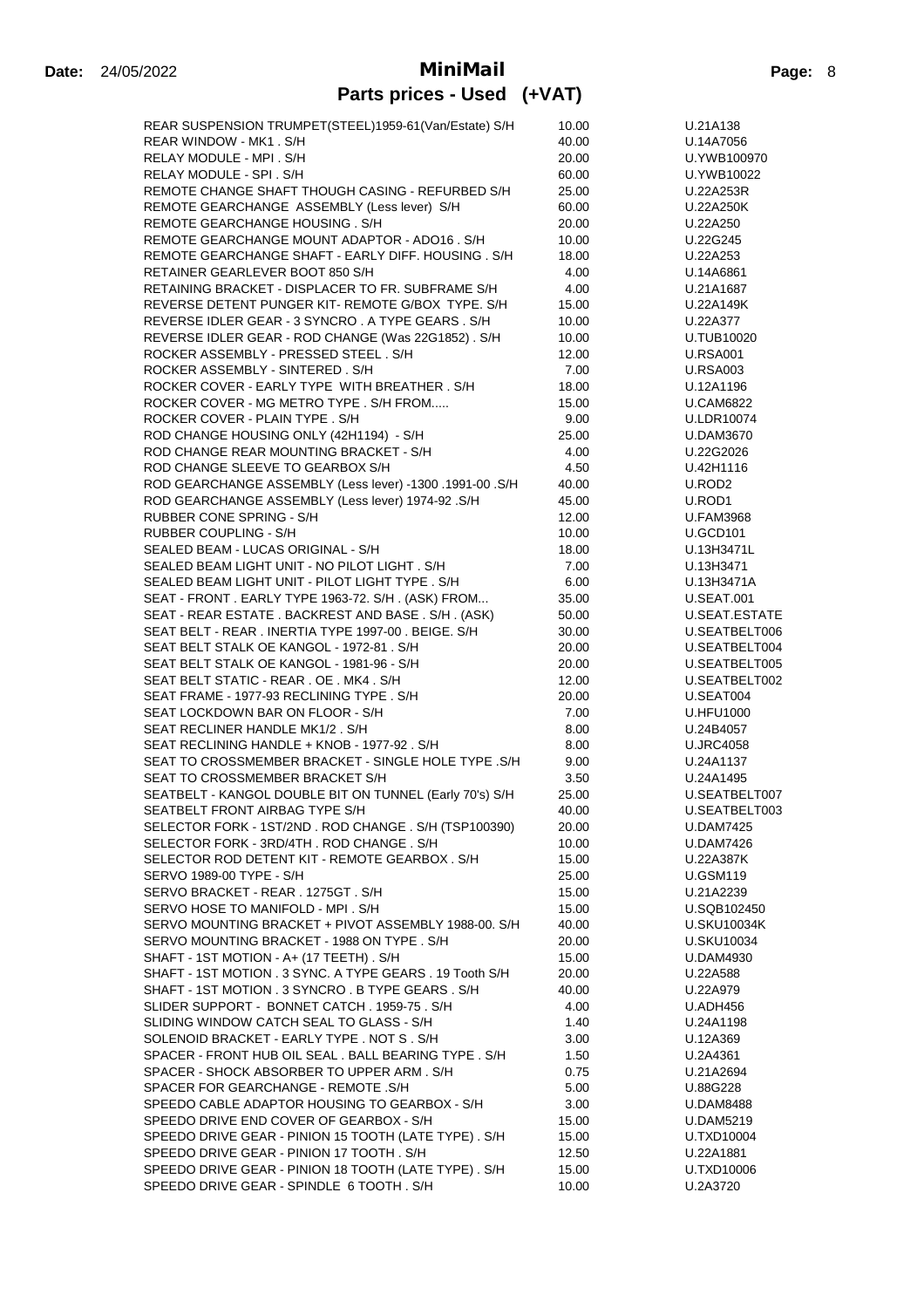| SPEEDO DRIVE GEAR - SPINDLE 5 TOOTH (LATE TYPE). S/H      | 15.00 | U.TXF10004         |
|-----------------------------------------------------------|-------|--------------------|
| SPEEDO DRIVE GEAR - SPINDLE 7 TOOTH (LATE TYPE). S/H      | 15.00 | U.TXF10001         |
| SPEEDO DRIVE GEAR - SPINDLE 7 TOOTH, S/H                  | 15.00 | U.DAM6028          |
| SPEEDO DRIVE ON GEARBOX RETAINING U CLIP. S/H             | 2.00  | U.22A862           |
| SPEEDO DRIVE PINION BUSH IN GEARBOX - S/H                 | 1.00  | U.2A3624           |
| SPEEDOMETER - 90 MPH. BLACK FACE. MK1. S/H FROM           | 45.00 | U.SPEEDO1          |
| SPEEDOMETER - 90 MPH. MK2 TYPE (1968-84). S/H             | 40.00 | <b>U.ADU2341</b>   |
| SPRING - PEDAL BOX . SERVO AND AUTO TYPE . S/H            | 3.00  | <b>U.NAM8544</b>   |
| SPRING - REMOTE GEARCHANGE RETAINER / HOUSING . S/H       | 2.00  | U.22G286           |
| SPRING- BRAKE PEDAL RETURN . 1988 ON SERVO TYPE . S/H     | 1.50  | <b>U.NAM9198</b>   |
| STAINLESS TRIM FOR OVAL CENTRE POD - S/H                  | 10.00 | U.14A9907          |
| STEERING ARM - LH - STANDARD . 1968 ON . S/H              | 10.00 | <b>U.BTA897</b>    |
| STEERING ARM - MK 1 S. LH. S/H                            | 15.00 | U.21A1465          |
| STEERING ARM - MK1 S.RH. S/H                              | 15.00 | U.21A1464          |
| STEERING ARM - MK1 STANDARD LH - S/H                      | 10.00 | U.21A74            |
| STEERING ARM - MK1 STANDARD RH - S/H                      | 10.00 | U.21A73            |
| STEERING ARM - RH. MK2 S (ORIGINAL) . S/H                 | 15.00 | <b>U.BTA894</b>    |
| STEERING ARM - RH. STANDARD. 1968 ON . S/H                | 15.00 | <b>U.BTA896</b>    |
| STEERING COLUMN - INNER + OUTER - MPI (1997-00). S/H      | 70.00 | U.QMB101550PMA     |
| STEERING COLUMN - INNER . 1977-84 . S/H                   | 40.00 | <b>U.FAM5285MS</b> |
| STEERING COLUMN - INNER . 1984-97 . S/H                   | 50.00 | <b>U.NAM8527</b>   |
| STEERING COLUMN - INNER. MK2/3 (1967-1972) S/H            | 40.00 | U.21A2069          |
| STEERING COLUMN - INNER. MK3 [1969-76]. S/H               |       |                    |
| STEERING COLUMN BRACKET TO PARCEL SHELF - '72-97. S/H     | 35.00 | U.21A2437          |
|                                                           | 15.00 | U.21A2463          |
| STEERING COLUMN BRACKET TO PARCEL SHELF - MPI. S/H        | 10.00 | U.QMU100730        |
| STEERING COLUMN COWL - 1977/97 . S/H                      | 14.00 | <b>U.BHM7085</b>   |
| STEERING COLUMN COWL - MK1. S/H (Choice - Ask) FROM       | 15.00 | U.8G6027           |
| STEERING COLUMN COWL - MK2. S/H                           | 15.00 | U.8G6035           |
| STEERING COLUMN COWL - MK3 (1971-77) RHD. S/H             | 15.00 | U.18G8803          |
| STEERING COLUMN COWL MK3 (1971-77) LH DRIVE. S/H          | 15.00 | U.18G8799          |
| STEERING COLUMN INNER - MK1. (Surcharge on exchange unit) | 30.00 | U.21A1871S         |
| STEERING COLUMN MOUNTING BRACKET- 1959-72. S/H            | 17.00 | U.2A6217           |
| STEERING COLUMN OUTER - 1971-77 (Steering lock type) S/H  | 15.00 | U.21A2436          |
| STEERING COLUMN OUTER - 1977-82. S/H                      | 10.00 | <b>U.FAM4148</b>   |
| STEERING COLUMN OUTER - 1988-96 . S/H                     | 15.00 | <b>U.NAM8528</b>   |
| STEERING COLUMN RETAINING PLATE ON DASH S/H               | 3.00  | U.21A2464          |
| STEERING LOCK - ELECTRICAL PART. MK3 (Lowe+Fletcher) S/H  | 10.00 | U.18G8892E         |
| STEERING RACK PINION BEARING (MIDDLE AGE) - S/H           | 8.00  | <b>U.BTA662</b>    |
| STEERING WHEEL (MPI TYPE) NO AIRBAG                       | 60.00 | <b>U.ST007</b>     |
| STEERING WHEEL (MPI TYPE) WITH AIRBAG S/H                 | 60.00 | U.ST007A           |
| STEERING WHEEL - 1275GT . 2 SPOKE . 1977-80 .S/H          | 40.00 | <b>U.FAM4659</b>   |
| STEERING WHEEL - 2 SPOKE.SALOON/CLUBMAN 1976-80 .S/H      | 25.00 | U.21A2581          |
| STEERING WHEEL PAD 1976-80 . SALOON / CLUBMAN . S/H       | 8.00  | <b>U.FAM4646</b>   |
| STRAP (LONG) - 5.5 GALLON FUEL TANK . S/H                 | 2.50  | U.2A2226           |
| STRIKER PLATE 1969-90 - LH. S/H                           | 3.00  | U.CZD1185          |
| STRIKER PLATE 1969-90 . RH . S/H                          | 3.00  | <b>U.CZD1184</b>   |
| STUD - CANCELS INDICATORS ON COLUMN 1959-71 - S/H         | 4.00  | U.21G6050          |
| SUSPENSION ARM - LOWER . LH. S/H                          | 4.00  | U.21A1881          |
| SUSPENSION ARM - LOWER . RH . S/H                         | 4.00  | U.21A1879          |
| SWITCH - INERTIA CUTOUT - SPI. S/H                        | 9.00  | U.WKT100030        |
| SWITCH ASSEMBLY ON COLUMN - 1997 TYPE . S/H               | 40.00 | U.SWITCH007        |
| SWITCH PANEL BRACKET TO BODYSHELL 1969-00 - RH .S/H       | 3.00  | <b>U.ALA6652</b>   |
| SWITCH PANEL BRACKET TO BODYSHELL 1969-87 - LH. S/H       | 3.00  | <b>U.ALA6653</b>   |
| SWITCH PANEL BRACKET TO BODYSHELL 1987-00 - LH. S/H       | 3.00  | <b>U.JPC2838</b>   |
| SYNCRO HUB - 1ST/2ND . 4 SYNC - S/H                       | 45.00 | <b>U.DAM7455</b>   |
| SYNCRO HUB - 3RD/4TH . 3 SYNCRO . S/H                     | 30.00 | U.22G410           |
| SYNCRO HUB - 3RD/4TH . A+ . S/H                           | 25.00 | <b>U.DAM7456</b>   |
| TAPPET CHEST COVER - PLAIN (POST 1966). S/H               | 2.00  | U.12A1386          |
| TAPPET CHEST PLAIN - PRE 1966 . S/H                       | 4.00  | U.12H941           |
| TAPPET CHEST VENT PIPE - EARLY 997 + S. S/H               | 10.00 | U.12G154           |
| TAPPET CHEST WITH BREATHER CANISTER - 1966-94. S/H        | 6.00  | U.12A1212          |
| TAPPET CHEST WITH VENT PIPE (EARLIER) - CONVEX. S/H       | 15.00 | U.12G280           |
| TAPPET CHEST WITH VENT PIPE (EARLY) - CONCAVE . S/H       | 15.00 | U.12A1171          |
| TEMPERATURE GAUGE - 1961-2 COOPER (TC4303-06). S/H        | 30.00 | U.5L271            |
| TEMPERATURE GAUGE - 1961-4 (TC4303/07). S/H               | 20.00 | U.13H287           |
| TEMPERATURE GAUGE - 1968-80. S/H                          | 15.00 | U.13H4460          |